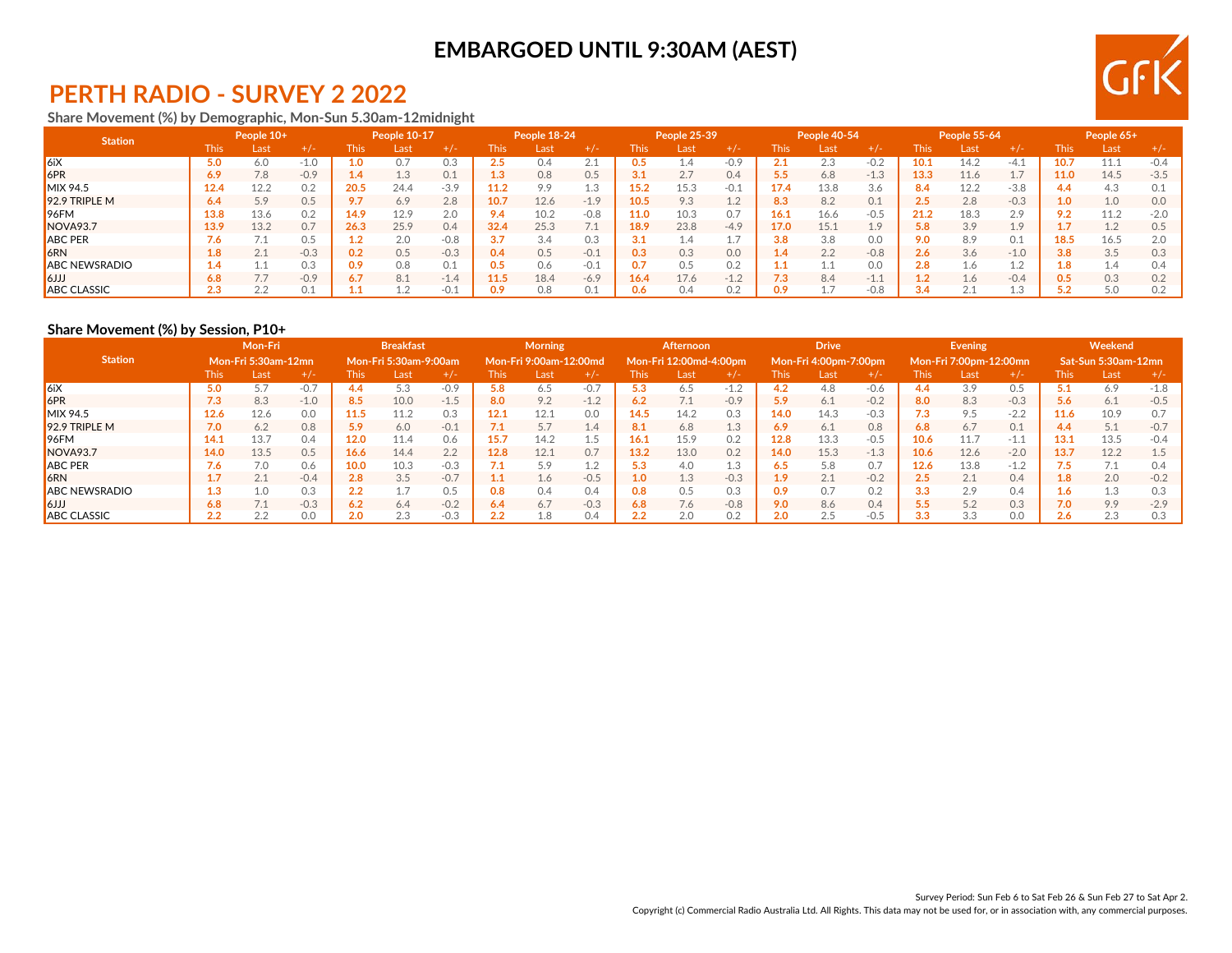

### **PERTH RADIO - SURVEY 2 2022**

### **Cumulative Audience (000's) by Demographic, Mon-Sun 5.30am-12midnight**

| <b>Station</b>       |             | People 10+ |                           |             | People 10-17 |           |      | People 18-24 |          |             | People 25-39 |       |             | People 40-54 |           |             | People 55-64 |       |             | People 65+ |       |
|----------------------|-------------|------------|---------------------------|-------------|--------------|-----------|------|--------------|----------|-------------|--------------|-------|-------------|--------------|-----------|-------------|--------------|-------|-------------|------------|-------|
|                      | <b>This</b> | Last       | $+/-$                     | <b>This</b> | Last         | $+/-$     | This | Last         | $+/-$    | <b>This</b> | Last         | $+/-$ | <b>This</b> | Last         | $+/-$     | <b>This</b> | Last         | $+/-$ | <b>This</b> | Last       | $+/-$ |
| $\vert$ 6iX          | 139         | 153        | $-14$                     |             |              |           |      |              |          |             |              |       | 15          |              |           | 33          | 39           | -6    | 67          | 69         |       |
| 6PR                  | 201         | 207        | $-6$                      |             | 16           |           |      |              |          | 34          | 31           |       | 48          | 53           | $-$       | 46          | 44           |       | 44          | 55         | $-11$ |
| MIX 94.5             | 512         | 491        | $\bigcap$ $\bigcap$<br>∠⊥ | 81          | 81           |           |      |              |          | 149         | 136          | 13    | 129         | 121          |           |             |              |       | 37          | 44         |       |
| 92.9 TRIPLE M        | 294         | 292        |                           | 48          | 40           |           | 49   | 49           | $\Omega$ | 104         | 101          |       | 68          | 74           | $-\theta$ |             | 18           |       |             | 10         |       |
| $ 96$ FM             | 443         | 456        | $-13$                     | 55          | 53           |           | 38   |              | -8       | 92          | 104          | $-12$ | 125         | 120          |           | 85          |              |       |             | 48         |       |
| NOVA93.7             | 620         | 595        | 25                        | 105         | 108          | -3        | 104  | 92           | 12       | 215         | 198          | 17    | 137         | 148          | $-11$     | 46          | 36           | 10    | 14          | 14         |       |
| <b>ABC PER</b>       | 270         | 246        | 24                        | 10          |              | $-1$      |      |              |          | 32          | 26           |       | 60          | 52           |           |             |              |       | 102         | 93         |       |
| 6RN                  | 69          | 76         |                           |             |              | $-\Delta$ |      |              | $-2$     |             |              |       | 18          | 20           |           |             |              | $-2$  | 24          | 22         |       |
| <b>ABC NEWSRADIO</b> |             | 70         | $\sqrt{7}$                |             |              |           |      |              |          |             | 10           |       | 20          |              |           |             |              |       |             | 22         |       |
| $ 6$ الرا            | 338         | 338        |                           | 36          | 41           | $-$       | 59   |              | $-3$     | 154         | 152          |       | 62          | 63           | $-$       |             |              |       |             |            |       |
| <b>ABC CLASSIC</b>   |             | 94         |                           | 10          |              |           |      |              |          |             | 13           |       | 19          | 21           |           |             |              |       | 30          | 32         |       |
| Total                | 1697        | 1692       |                           | 190         | 182          |           | 167  | 169          | $-2$     | 444         | 446          |       | 387         | 385          |           | 221         | 221          |       | 289         | 288        |       |

#### **Cumulative Audience (000's) by Session, P10+ [Potential: 1788]**

|                      |       | Mon-Fri<br><b>Mon-Fri 5:30am-12mn</b> |       |             | <b>Breakfast</b>      |          |      | <b>Morning</b>         |       |        | Afternoon              |          |             | <b>Drive</b>          |                |             | Evening                |          |       | Weekend             |       |
|----------------------|-------|---------------------------------------|-------|-------------|-----------------------|----------|------|------------------------|-------|--------|------------------------|----------|-------------|-----------------------|----------------|-------------|------------------------|----------|-------|---------------------|-------|
| <b>Station</b>       |       |                                       |       |             | Mon-Fri 5:30am-9:00am |          |      | Mon-Fri 9:00am-12:00md |       |        | Mon-Fri 12:00md-4:00pm |          |             | Mon-Fri 4:00pm-7:00pm |                |             | Mon-Fri 7:00pm-12:00mn |          |       | Sat-Sun 5:30am-12mn |       |
|                      | This. | Last                                  | $+/-$ | <b>This</b> | Last                  | $+/-$    | This | Last                   | $+/-$ | This l | Last                   | $+/-$    | <b>This</b> | Last                  | $+/-$          | <b>This</b> | Last                   | $+/-$    | This. | Last                | $+/-$ |
| l6iX                 | 122   | 132                                   | $-10$ | 69          |                       | - 3      | 68   | 78                     | $-10$ |        | 77                     |          | 59          | 67                    | -8             | 26          | 29                     |          | 82    | 100                 | $-18$ |
| 6PR                  | 180   | 187                                   | $-1$  | 130         | 136                   | $-6$     | 89   | 102                    | $-13$ | 91     | 97                     | $-6$     | 84          | 80                    | $\overline{4}$ | 41          | 45                     | $-4$     | 111   | 116                 |       |
| <b>MIX 94.5</b>      | 448   | 443                                   |       | 274         | 243                   | 31       | 206  | 207                    | -1.   | 275    | 257                    | 18       | 224         | 234                   | $-10$          | 74          | 100                    | $-26$    | 305   | 258                 |       |
| 92.9 TRIPLE M        | 260   | 250                                   | 10    | 150         | 136                   | 14       | 107  | 103                    |       | 148    | 138                    | 10       | 128         | 123                   |                | 44          |                        |          | 135   | 154                 | $-19$ |
| 96FM                 | 390   | 397                                   | $-1$  | 229         | 214                   | 15       | 182  | 193                    | $-11$ | 217    | 232                    | $-15$    | 181         | 193                   | $-12$          | 66          | 86                     | $-20$    | 273   | 277                 |       |
| NOVA <sub>93.7</sub> | 565   | 550                                   | 15    | 389         | 340                   | 49       | 242  | 239                    |       | 318    | 318                    | $\circ$  | 281         | 290                   | -9             | 108         | 120                    | $-12$    | 382   | 355                 |       |
| <b>ABC PER</b>       | 240   | 219                                   | 21    | 161         | 152                   |          | 127  | 120                    |       | 112    | 104                    | 8        | 106         | 101                   |                | 66          | 66                     |          | 174   | 164                 |       |
| <b>6RN</b>           | 62    | 71                                    | $-9$  | 42          | 50                    | -8       | 32   | 37                     | -5    | 28     | 30                     | $-2$     | 30          | 31                    | $-1$           | 19          | 19                     | $\Omega$ | 44    | 41                  |       |
| <b>ABC NEWSRADIO</b> |       | 62                                    | 23    | 47          | 38                    | $\Omega$ | דר   |                        | 10    | 26     | 20                     |          | 25          | 16                    |                | 18          | 18                     |          |       | 34                  |       |
| $\mathsf{I}$ 6JJJ    | 298   | 281                                   | 17    | 180         | 170                   | 10       | 124  | 126                    | $-2$  | 156    | 149                    |          | 167         | 146                   | 21             | 62          |                        |          | 214   | 232                 | $-18$ |
| <b>ABC CLASSIC</b>   | 82    | 83                                    | - 1   | 52          | 48                    |          | 35   | 37                     | $-2$  | 32     | 39                     | $\sim$ 1 | 33          | 37                    | -4             | 20          | 22                     |          |       | 54                  |       |
| Total                | 1651  | 1641                                  | 10    | 1345        | 1274                  |          | 1038 | 1069                   | $-31$ | 1185   | 1181                   |          | 1127        | 1133                  | $-6$           | 505         | 544                    | $-39$    | 1395  | 1409                | $-14$ |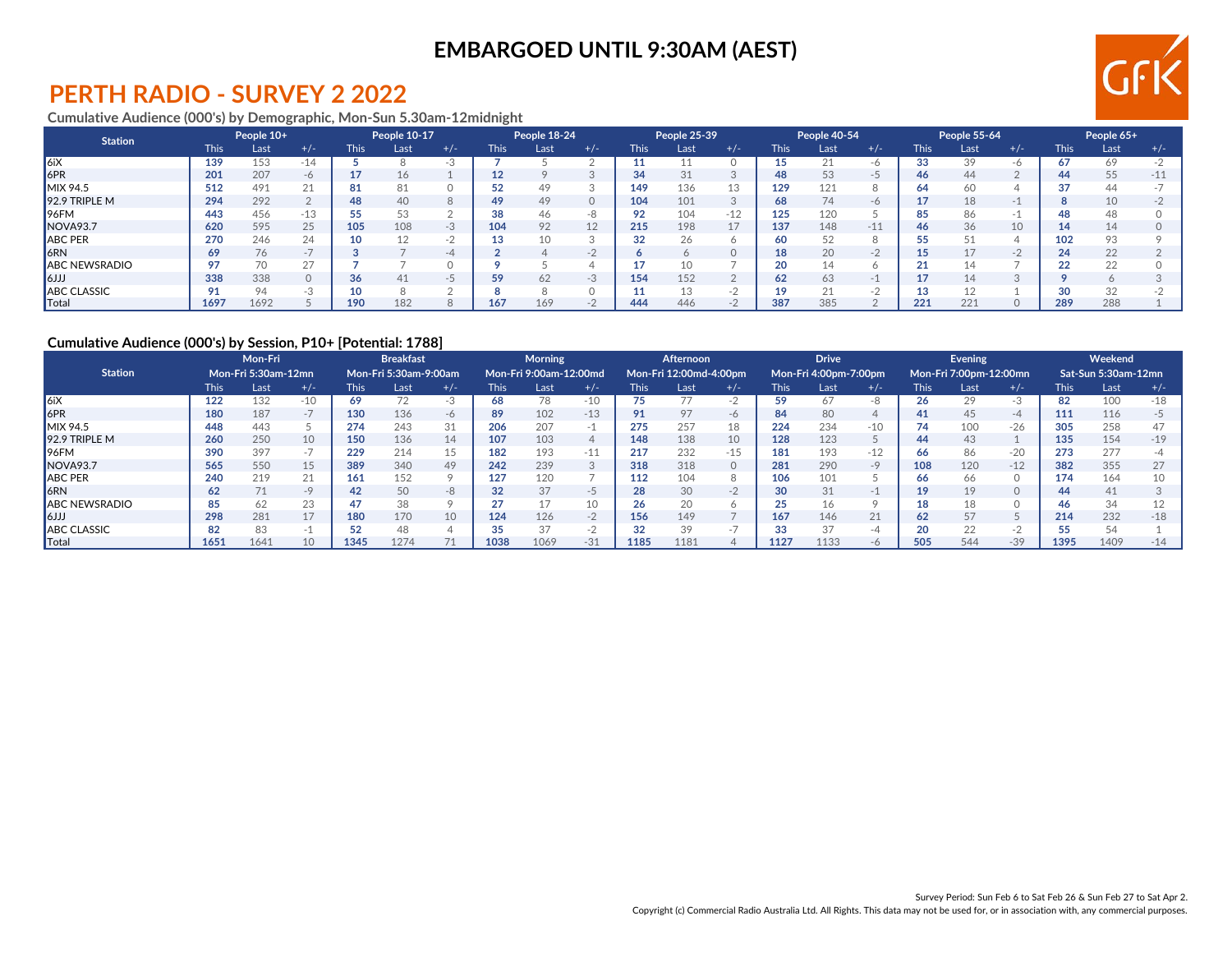

## **PERTH RADIO - SURVEY 2 2022**

### **Average Audience (000's) by Demographic, Mon-Sun 5.30am-12midnight (Ave Qtr Hr Audience)**

| <b>Station</b>  |             | People 10+ |          |             | People 10-17 |             | People 18-24 |       |             | People 25-39 |          |             | People 40-54 |       |             | People 55-64 |          |             | People 65+ |       |
|-----------------|-------------|------------|----------|-------------|--------------|-------------|--------------|-------|-------------|--------------|----------|-------------|--------------|-------|-------------|--------------|----------|-------------|------------|-------|
|                 | <b>This</b> | Last       | $+/-$    | <b>This</b> | Las          | <b>This</b> | Lasi         | + / - | <b>This</b> | Last         | $+/-$    | <b>This</b> | Last         | $+/-$ | <b>This</b> | Last         | $+/-$    | <b>This</b> | Last       | $+/-$ |
| $\vert$ 6iX     | 10          | 12         | н.       |             |              |             |              |       |             |              |          |             |              |       |             |              |          |             |            |       |
| 6PR             | 14          | 15         | $-1$     |             |              |             |              |       |             |              | $\Omega$ |             |              |       |             |              |          |             |            |       |
| MIX 94.5        | 25          | 24         |          |             |              |             |              |       |             |              |          |             |              |       |             |              |          |             |            |       |
| $92.9$ TRIPLE M | 13          | 12         |          |             |              |             |              |       |             |              | $\Omega$ | ▵           |              |       |             |              | $\Omega$ |             |            |       |
| ∥96FM           | 28          | 27         |          |             |              |             |              |       |             |              |          | 8           |              |       |             |              |          |             |            |       |
| NOVA93.7        | 28          | 26         |          |             |              |             |              |       |             |              |          | 8           |              |       |             |              |          |             |            |       |
| ABC PER         |             | 14         |          |             |              |             |              |       |             |              |          |             |              |       |             |              |          |             |            |       |
| 6RN             |             |            | $\Omega$ |             |              |             |              |       |             |              |          |             |              |       |             |              |          |             |            |       |
| ABC NEWSRADIO   |             |            |          |             |              |             |              |       |             |              |          |             |              |       |             |              |          |             |            |       |
| $ 6$ الرا       | 14          | 15         | $\sim$   |             |              |             |              |       |             |              | $\Omega$ |             |              |       |             |              |          |             |            |       |
| ABC CLASSIC     |             |            |          |             |              |             |              |       |             |              |          |             |              |       |             |              |          |             |            |       |
| ∥Total          | 203         | 199        |          | 19          |              | 13          |              |       | 42          | 39           |          | 49          | 47           |       | 35          |              |          |             | 47         |       |

### **Average Audience (000's) by Session, P10+ [Potential: 1788]**

|                        | Mon-Fri<br>Mon-Fri 5:30am-12mn |      |          |             | <b>Breakfast</b>      |         |             | <b>Morning</b>         |         |      | <b>Afternoon</b>       |      |             | <b>Drive</b>          |          |      | Evening                |                  |      | Weekend             |  |
|------------------------|--------------------------------|------|----------|-------------|-----------------------|---------|-------------|------------------------|---------|------|------------------------|------|-------------|-----------------------|----------|------|------------------------|------------------|------|---------------------|--|
| <b>Station</b>         |                                |      |          |             | Mon-Fri 5:30am-9:00am |         |             | Mon-Fri 9:00am-12:00md |         |      | Mon-Fri 12:00md-4:00pm |      |             | Mon-Fri 4:00pm-7:00pm |          |      | Mon-Fri 7:00pm-12:00mn |                  |      | Sat-Sun 5:30am-12mn |  |
|                        | <b>This</b>                    | Last |          | <b>This</b> | Last                  |         | <b>This</b> | Last                   |         | This | Last                   |      | <b>This</b> | Last                  |          | This | Last                   |                  | This | Last                |  |
| $\vert 6iX \vert$      |                                | 12   | - 1      | 14          | 16                    | -2      | 18          | 20                     | $-2$    | 15   | 18                     | $-3$ |             |                       |          |      |                        |                  |      | 12                  |  |
| 6PR                    | 16                             | 18   | $-2$     | 26          | 30                    | $-4$    | 25          | 28                     | $-3$    | 18   | 19                     |      | 12          | 12                    |          |      |                        | <sup>n</sup>     |      | 10                  |  |
| MIX 94.5               | 28                             | 27   |          | 36          | 33                    | 3       | 38          | 37                     |         | 42   | 39                     |      | 29          | 28                    |          |      |                        | $-1$             | 19   | 18                  |  |
| $92.9$ TRIPLE M        | 15                             | 13   |          | 18          | 18                    | $\circ$ | 22          |                        |         | 24   | 19                     |      | 14          | 12                    |          |      |                        | $\Omega$         |      |                     |  |
| 196FM                  |                                | 29   |          | 37          | 34                    |         | 49          | 43                     | O.      | 47   | 44                     |      | 27          | 26                    |          |      |                        | - 11             |      | 23                  |  |
| <b>NOVA93.7</b>        | 31                             | 28   |          | 52          | 43                    | $\circ$ | 40          | 37                     |         | 39   | 35                     |      | 29          | 30                    |          |      |                        | $-2$             | 22   | 21                  |  |
| <b>ABC PER</b>         |                                | 15   |          | 31          | 31                    |         | 22          | 18                     |         |      | 11                     |      | 13          |                       |          |      |                        | $-1$             |      | 12                  |  |
| 16RN                   |                                |      |          |             | 11                    | $-2$    |             |                        | $-1$    |      |                        |      | 4           | ↵                     | $\Omega$ |      |                        | $\Omega$         |      |                     |  |
| <b>ABC NEWSRADIO</b>   |                                |      |          |             |                       |         |             |                        |         |      |                        |      |             |                       |          |      |                        |                  |      |                     |  |
| $ 6$ الرا              | 15                             | 15   | $\Omega$ | 19          | 19                    |         | 20          | 20                     | $\circ$ | 20   | 21                     | $-$  | 19          |                       |          |      |                        | $\Omega$         |      |                     |  |
| <b>ABC CLASSIC</b>     |                                |      |          | o           |                       | ÷       |             |                        |         |      |                        |      |             |                       |          |      |                        | $\left( \right)$ |      |                     |  |
| $\  \mathsf{Total} \ $ | 220                            | 211  |          | 312         | 298                   | 14      | 310         | 304                    | O.      | 293  | 274                    | 19   | 206         | 198                   |          | 50   | 52                     | $-2$             | 162  | 169                 |  |